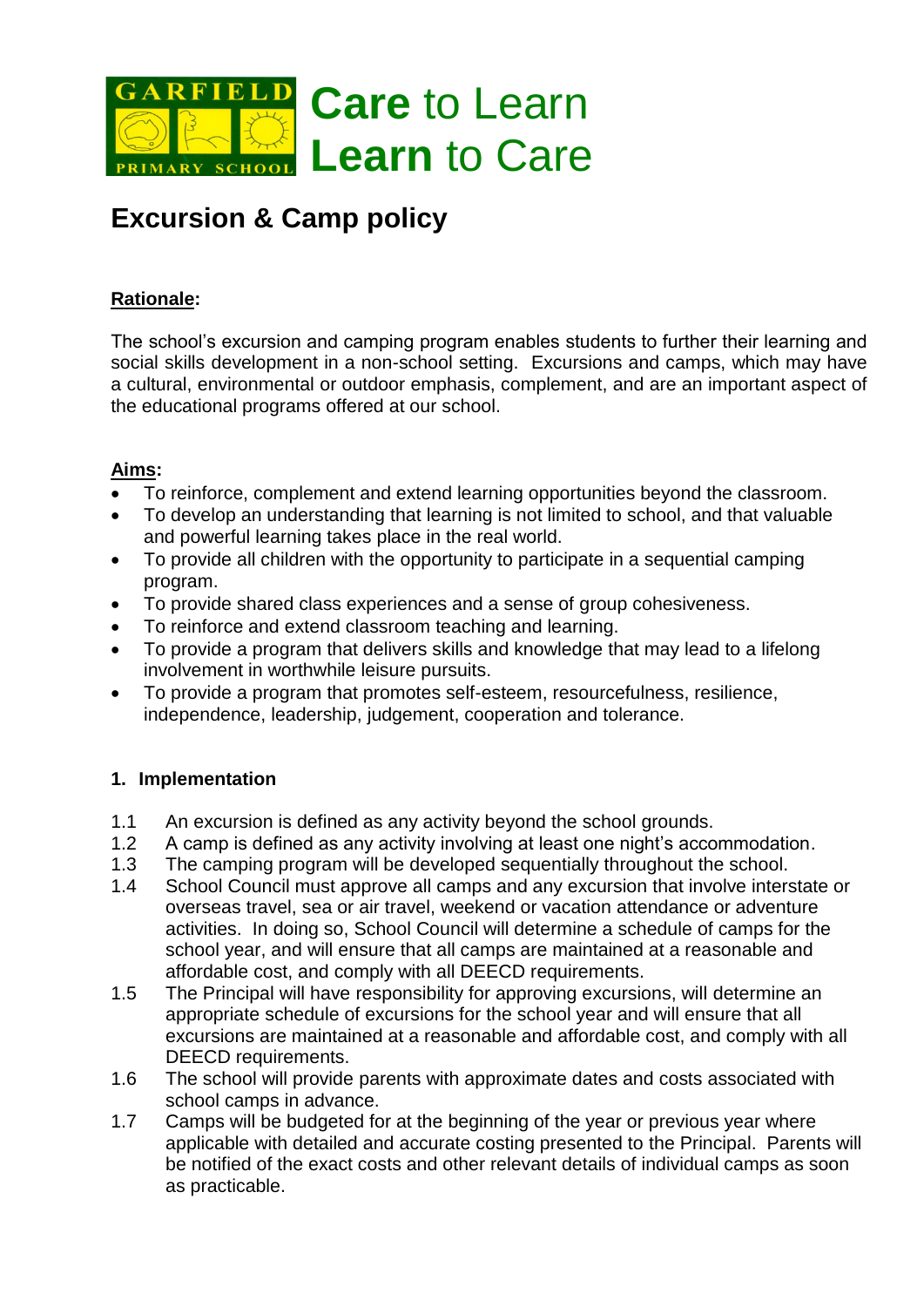- 1.8 All families will be given a minimum of 3 weeks to make payments for excursions and camps. Parents will be sent notices before the excursion date reminding them of the need to finalise payment.
- 1.9 As per our Parent Payment Policy students will not be excluded from excursions and camps simply for financial reasons. Parents experiencing financial difficulty, who wish for their children to attend an excursion, will be required to discuss their individual situation with the Principal. Decisions relating to alternative payment arrangements will be made by the Principal on a case-by-case basis.
- 1.10 Children whose payments have not been finalised at least 10 school days before the departure date (camps), and 2 days before (excursions) will not be allowed to attend unless alternative payment arrangements have been organised with the Principal.
- 1.11 Any family who has not met the required payment for a previous camp will be unable to participate in the camping program until this payment is finalised.
- 1.12 Office staff will be responsible for managing and monitoring the payments made by parents and will liaise with classroom teachers on a regular basis.
- 1.13 School Council will set aside a budget each year that will cover the cost of replacing teachers who are involved in camps.
- 1.14 The designated "Teacher in Charge" of each camp and excursion will ensure that all excursions, camps, bus arrangements and camp activities comply with DEECD guidelines.
- 1.15 The "Notification of School Activity" form will be completed and forwarded to DEECD three weeks prior to a camp departure date or excursion.
- 1.16 Prior to any child attending an excursion, parents/guardians must have provided to the school a signed permission form, a signed "Confidential Medical Information for School Council Approved Excursions" form, and must have paid the costs involved.
- 1.17 A list of students attending an excursion or camp will be left at the office prior to the excursion or camp departure, as will details of arrangements of students not attending camps or excursions.
- 1.18 The school will continue to provide the opportunity for teachers to update their first aid skills and will ensure a Level 2 First Aid Teacher is on each camp, and excursion.
- 1.19 The school will provide a first-aid kit and ensure a mobile phone is with the group for all excursions and camps.
- 1.20 Copies of completed permission forms, and signed "Confidential Medical Information for School Council Approved Excursions" forms must be carried by excursion staff at all times and a copy kept in the school office.
- 1.21 If children are returning from any out-of-school-hours excursion or camp the teacher in charge will communicate with the school with regards to the anticipated return time. Parents will be advised to telephone the school prior to 3.30 pm to obtain an approximate time of arrival.
- 1.22 Parents selected to assist with an excursion or camp may be required to pay costs associated with the excursion or camp although where possible costs will be subsidised or covered.
- 1.23 Parents attending camps will be required to hold a current working with children check.
- 1.24 The principal reserves the right to exclude students from camps and excursions subject to acceptable behaviour. In most cases, parents will be notified in advance if a child is in danger of losing their invitation to participate in a camping experience or attend an excursion due to poor behaviour. Teachers may then provide students with an opportunity to improve their behaviour through an individual behaviour plan prior to a camp or excursion.
- 1.25 Parents will be requested to collect their child from camp if their child exhibits behaviour that is considered unacceptable. The Teacher in Charge will make this decision after notifying the Principal. Costs incurred will be the responsibility of the parent. This information will be included on the information forms sent home prior to the camp.